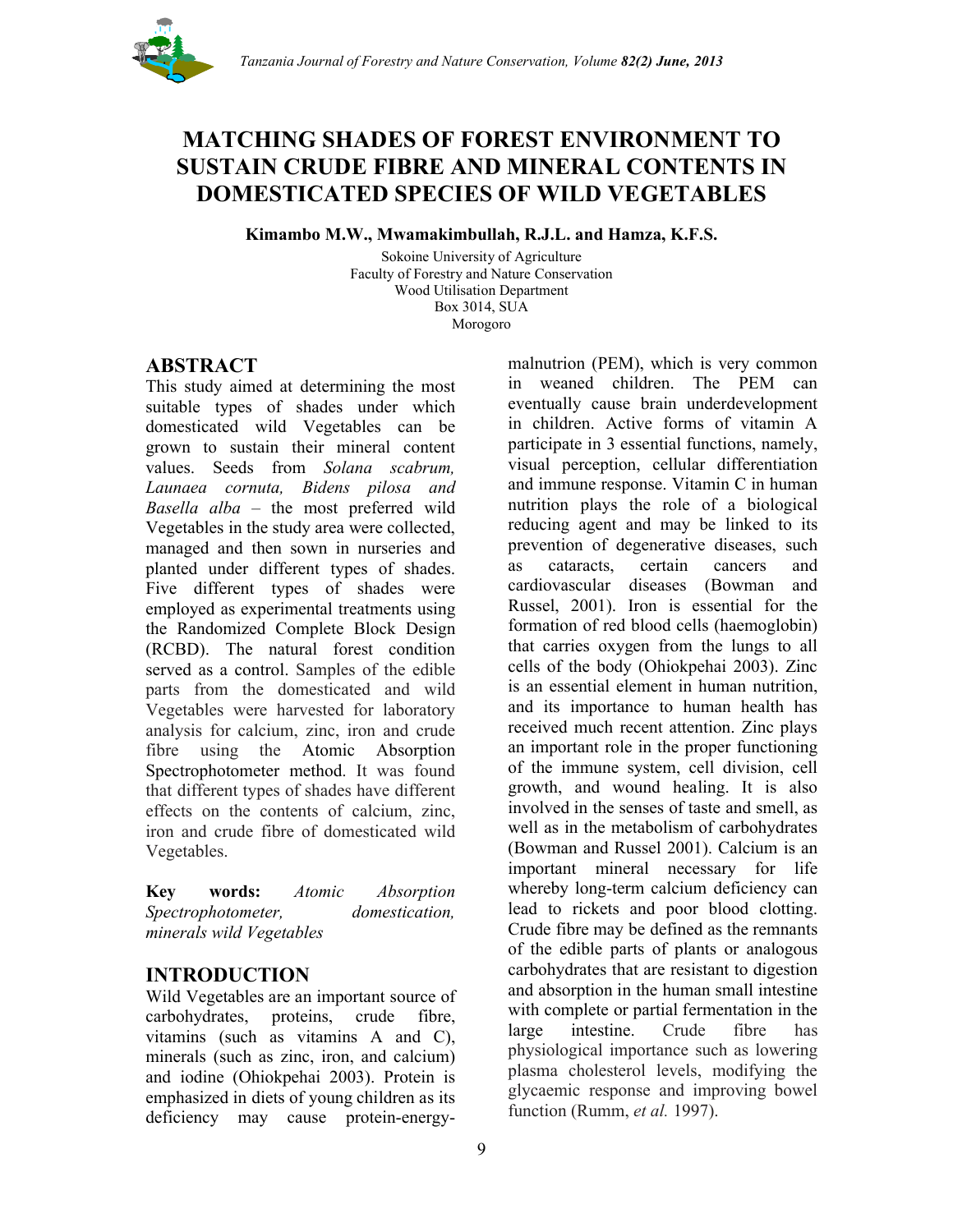

Micronutrient deficiency is a universal problem, which presently affects over two billion people worldwide, resulting in poor health, low worker productivity, and high rates of mortality and morbidity (Flyman and Afolayan 2006). Deficiency in micronutrients has led to increased rates of chronic diseases and permanent impairment of cognitive abilities in infants born to micronutrient deficient mothers. Wild Vegetables have been the mainstay of human diets for centuries, providing millions of consumers with important micronutrients, such as vitamins and minerals needed to maintain health and promote immunity against infections (Humphry *et al*. 1993). Their promotion and integration into human diets could assist in their protracted use and consequent conservation (Flyman and Afolayan, 2006). Unfortunately, due to ever increasing deforestation rates and wild fires, some of these wild Vegetables are disappearing. Domestication in house gardens and farm lands of wild Vegetables provides an option for their sustainable availability (Ogoye-Ndegwa and Aagaard-Hansen 2003; Midmore *et al.* 1991). Through domestication practises, wild Vegetables' performance can be studied and managed just like the other crops. However, domestication of wild Vegetables subjects them to different environmental conditions in terms of soil type and composition, humidity and other factors which might change the plant physiology. Studies by Edmonds and James (1997) and Michele *et al.* (2008) indicated that domestication of wild Vegetables have resulted in altering their nutritive values. Similar findings were found by Kimambo *et al*. (unpublished) that domestication of wild Vegetables led to variation in their vitamin and protein contents when compared to their counterparts in their natural habitats. Therefore, this suggests that domestication efforts of wild vegetables should go hand in hand with those of determining the growing conditions in which domesticated wild Vegetables can maintain their nutritive

values. Unlike unpublished study by Kimambo (2010) which investigated effects of shade type on protein and vitamins contents of domestication of wild Vegetables, this study looked at variation in mineral contents (zinc, iron, calcium) and crude fibre. It aimed at simulating the natural growing conditions of wild Vegetables by using different types of shades to determine the ones that can maintain their mineral values. The study tested the hypothesis that: "different shade types applied to domesticated wild Vegetables have different effect on the mineral contents of wild Vegetables".

# **MATERIALS AND METHODS Study Area Description**

The study was conducted in two villages namely; Kweminyasa and Mahange which surround the Balangai Forest Reserve in Lushoto district, Tanga region in Tanzania. In this area, annual temperatures vary with altitude, where at 500 meters above sea level, temperatures range from  $25^{\circ}$ C to  $27^{\circ}$ C while between altitude 1500 to 1800 above sea level, temperatures range from 16 <sup>0</sup>C to 18 <sup>0</sup>C. The area has bimodal rainfall pattern which ranges between 600 to 1200mm (Msangi 1990 cited by Shemdoe 2003). The dominating soil type is latosols, however in the lower wetter areas soils are humic ferralic whereas in the drier area soils are humic ferrisol (URT 2002 cited by Shemdoe 2004).

# **Data collection**

Data collection was done at four different levels, i.e. at village, forest, home gardens and laboratory. At the village level, selection of two villages was done among the five which surround the Balangai Forest Reserve that were to be involved in the study. These villages were those believed to be highly involved in the domestication practices. The selection was done with the assistance of the village extension officers. Household interviews to identify types of wild Vegetables which are most preferred and commonly consumed by people in the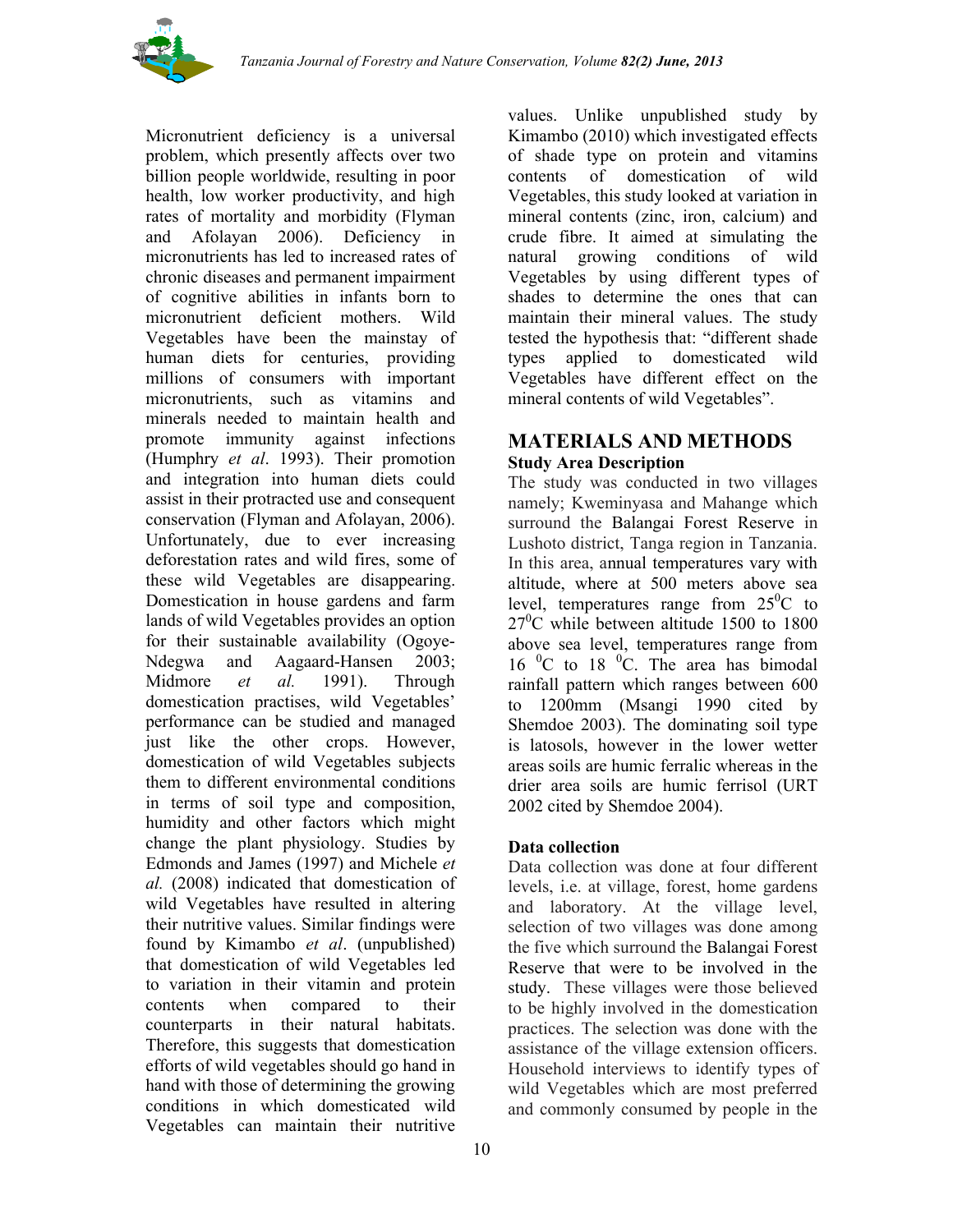

study community were conducted using a self administered questionnaire. Preference was assessed by respondents/households (represented by one family member) giving scores to each of the listed wild Vegetables. The most preferred wild Vegetables scored 4, followed by 3, 2, 1 and 0. In that order, the least preferred scored 1 and those not preferred at all scored 0.

Also, types of shades under which domestication of wild Vegetables is done were identified. The sample size of households to be interviewed was determined using the following expression by Kothari (2004):

$$
n = \frac{Z^2 pq}{e^2}
$$

Where,

- $n =$  desired sample size;
- $z =$  the value of the standard variate at 95 per cent confidence level
- p= sample proportion of the target population (users of wild Vegetables),  $q = 1 - p$ .
- $e$  = the acceptable error.
- *p***=** was determined through a pilot survey and
- *e =* was determined iteratively on site.

At the forest level, dry seeds from most preferred Vegetables were harvested, pooled and stored in paper bags. Before sowing, seed beds were prepared by simple ploughing, just as it is done by farmers in the area. No fertilizer was added. Where vines were used, vines of about 15 to 20 cm in length were cut and planted directly without storage.

At home garden level, seeds were planted directly after one week storage at room temperature in a dry room. Seeds and vines were sown within the habitats of communities at Kweminyasa and Mahange villages. A Randomized Complete Block Design (RCBD) experimental design was used in this study. Plots under different shades (blocks), namely, garden under banana plantations, garden under

improvised shade, garden in open field, and garden under tree cover received four treatments (Vegetable species) and were replicated three times. The natural forest condition served as a control. The plants were provided with supplementary irrigation using watering cans, which is a common practice in the area. Encroaching plants such as weeds were hand-picked to remain with clear stands of intended plants in each respective plot.

Samples of leaves (for both domesticated and wild Vegetables) for laboratory analysis were harvested when plants were one and half months old before the onset of fruiting. The edible portion, which included leaves and young petioles were cut as practiced by the Balangai communities when they harvest wild Vegetables. Care was taken to only pick plant's parts and not any other material that would affect laboratory results e.g. insects, twigs or other plant materials. The picked parts were briefly air swilled (shaken) to remove dust and soil particles. Collection of leaves from wild Vegetables in natural environment was done at around half a kilometre to two kilometres into the forest to avoid boarder effects on the Vegetables. After harvest samples were packed in air tight bags. Care was taken not to further expose the samples to sunlight after harvesting by undertaking these last steps in the shade and immediately storing them in cool boxes with ice packs to maintain a temperature of  $+$  4 to  $8^{\circ}$ C. On the way to Sokoine University of Agriculture laboratories, the cool boxes were replenished with fresh ice every 12 hours.

Each species provided a laboratory sample that was analyzed separately and the results compared between natural versus domesticated wild Vegetables. At laboratory level, determination of minerals contents (iron, zinc and calcium) was done using the Atomic Absorption Spectrophotometer (AAS) method (model 919, Cambridge, UK) according to AOAC (2000). A total of 0.5 g of dried and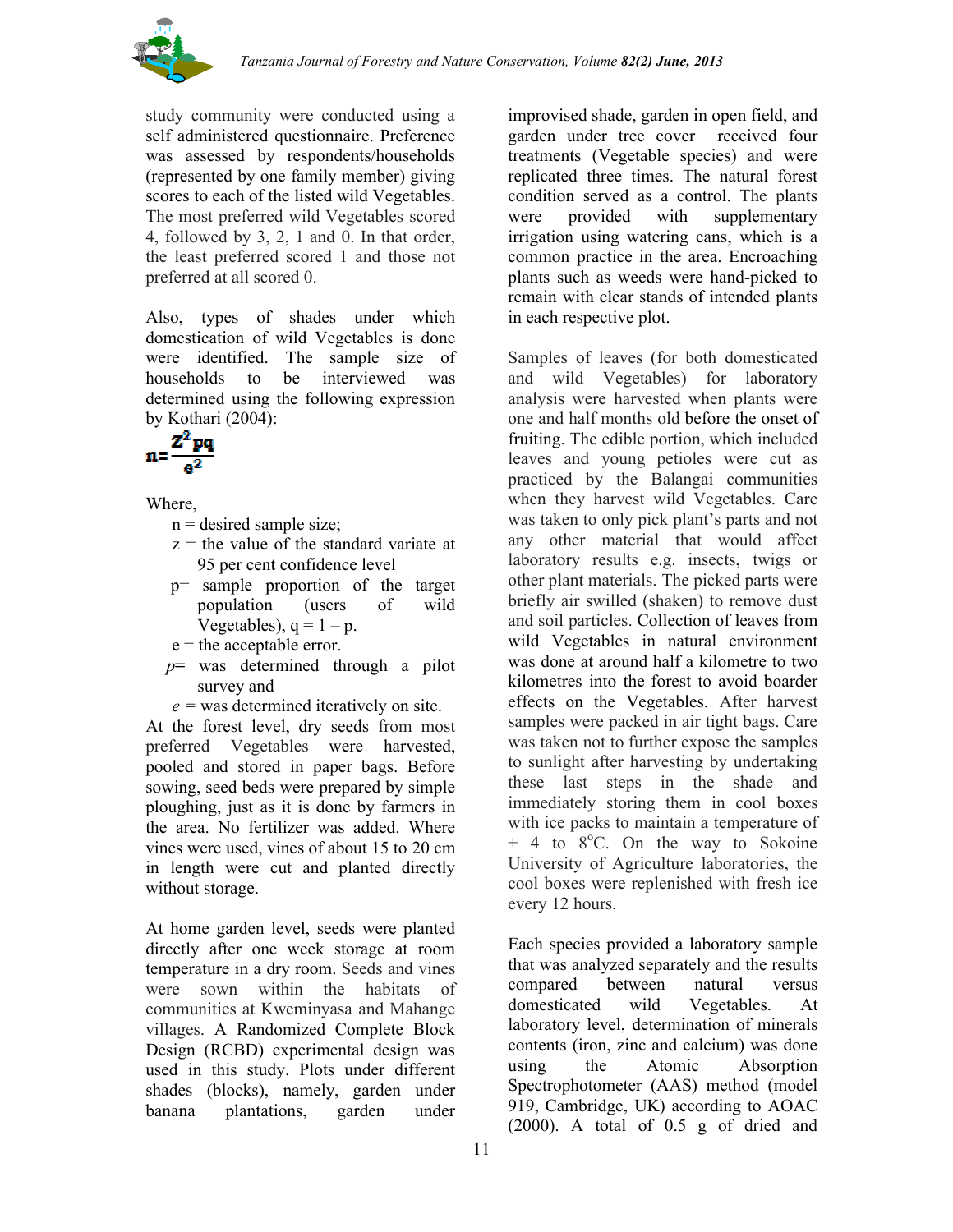

powdered sample was weighed into a digestion tube. Then 5 ml of 68% nitric acid was added and left overnight. The digestion tube was placed in the digestion block and temperature set at 1250ºC and digested for one hour. It was then removed and the tube cooled. A total of 5 ml of 30% hydrogen peroxide  $(H_2O_2)$  was added and heated to about 700ºC. After cooling, 5 ml of 30%  $H_2O_2$  was again added and heated once more to 700ºC. The treatment was repeated until the digest was colourless. Temperature was increased to 1800ºC and continued digesting to almost dryness, and was left to cool. A total of 10 ml of 10% nitric acid was added and the dissolved digest transferred quantitatively to a 50 ml volumetric flask. The flask was filled to mark with distilled water and mixed. The solution was then used to determine iron, zinc and calcium contents by the AAS employing the standard technique.

On the other hand, Crude fibre was determined by using dilute acid and alkali hydrolysis as described by AOCA (1995), method 920.86. Two gram sample was weighed and separated into 500 ml beakers. Then, 200 ml of 0.128M H2SO4 were added and the mixture boiled for 30 minutes. The mixture was then filtered under suction through a nylon cloth and the residue washed with hot water until the acid disappeared. Then 150 ml of 0.223M NaOH were added and the mixture boiled again for 30 minutes. The mixture was then filtered under suction through nylon and the residue washed in water until the alkali disappeared. The sample residue was scrapped into a crucible and placed in the oven at 105°C for 12 hrs, cooled in a desiccator and weighed (WI). The dry sample was then ashed at 55°C in a muffle furnace for four hours, cooled and weighed

(W2). The percentage crude fibre was

# calculated from the following relationship.<br>Crude fiber %=  $\frac{W1(g)-W2(g)}{277}$  \*100

Where, W- Weight of the sample

### **Data Analysis**

Data were analysed using GLM procedures of SAS (2001) with shades (control, improvised, trees, banana shade and open field) and species (independent variables) against minerals concentration (iron, zinc, calcium) and crude fibre. Residues were considered as random effects and that means were separated by the Least Squares Means separation test using the PDIFF option when the respective F-test was significant ( $P<0.005$ ).

# **RESULTS AND DISCUSSION**

A total of 30 households' representatives participated in this study. They indicated that the most preferred wild Vegetables were *Launaea cornuta, Bidens pilosa, Basella alba* and *Solanum scabrum.* And that, when these Vegetables are domesticated they are commonly grown under shades of trees, bananas, improvised (not natural shade) and in the open.

#### **Effect of the type of shade on the calcium content**

Table 1 presents the results of calcium contents in leaves of four domesticated wild Vegetables in different experimental treatments (i.e. the natural environment or control and domesticated ones under different types of shades). In their natural environment, *Basella alba* and *Solanum scabrum* have the highest calcium contents. However, when domesticated under different types of shades, their calcium contents differ significantly*.*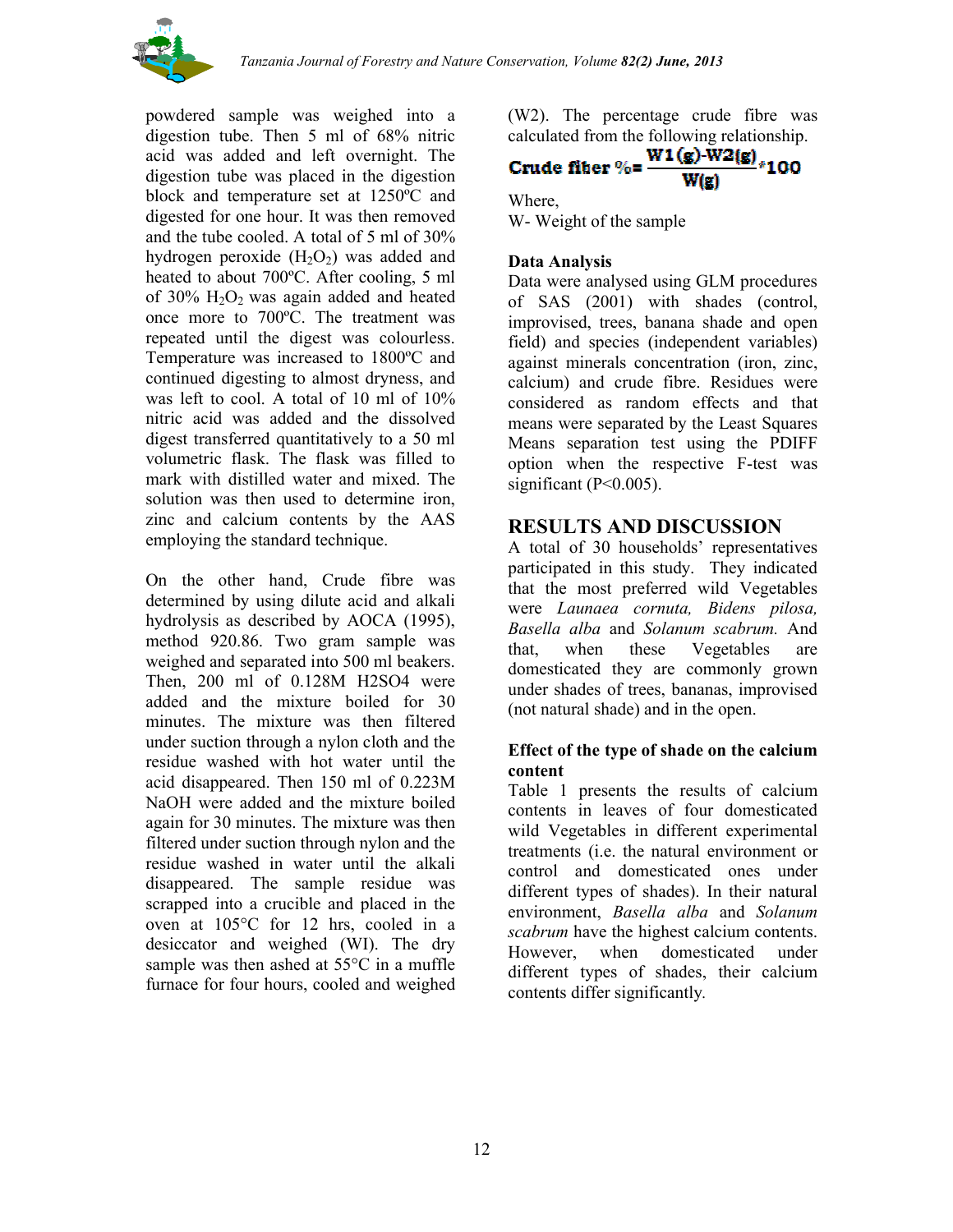

| Significance |
|--------------|
|              |
|              |
|              |
|              |
|              |
|              |
|              |
|              |

**Table 1: Effect of shade type on calcium content (mg/100g) for four domesticated species of wild Vegetables**

**Key:**

**Within rows:** least squares means with common superscript are not significantly different (P>0.05). **Significance:** \*, *P* <0.05; \*\*, *P* <0.01;\*\*\*, *P* <0.001

For all tested Vegetables, none of the applied type of shades sustained the calcium content equivalent to that of the control. In *L. Cornuta*, open and improvised shades increased the calcium content while tree and banana shades decreased it. For *B. pilosa,* there is a hefty gain of about 70% in calcium content when it is grown under banana shades. When grown under improvised, tree shade and in the open the calcium contents in this Vegetable tend to decrease.

Domestication of *B.alba* under the common practise (shade types) in the area has all failed in terms of calcium contents whereby all types of experimental shades have significantly decreased the calcium contents in the Vegetable. Similarly, all types of shades studied significantly decreased the calcium contents in domesticated *Solanum scabrum.* In such a

situation, the forest environment should be the best place for these Vegetables, if we are to continue to benefit from their natural levels of calcium.

#### **Effect of the type of shade on the zinc content**

Table 2 presents the results of zinc contents in leaves of four domesticated wild Vegetables in the different experimental conditions. In their natural environment, *Launaea cornuta* has the highest zinc content. However, *Basella alba* and *Bidens pilosa* have the highest zinc contents when grown in the open. Weinberger and Msuya (2004) reported zinc content in *Solanum scabrum* to be 0.88mg/100g while Kinabo *et al.,* (2004) reported 0.57 mg/100g. These findings are similar though not exact to what has been noted in this study. The variation in contents could be attributed to difference in study locations.

| WHU Y CECLADICS        |                     |                  |                  |               |                  |     |
|------------------------|---------------------|------------------|------------------|---------------|------------------|-----|
| Wild Vegetable species |                     | Treatments       |                  |               |                  |     |
|                        | Forest<br>(control) | Improvised       | Tree             | Banana        | Open<br>Space    |     |
| Launaea cornuta        | 1.9 <sup>a</sup>    | $0.5^{\circ}$    | 1.9 <sup>a</sup> | $1.3^{\circ}$ | $0.8^{\circ}$    | *** |
| Bidens pilosa          | 1.0 <sup>c</sup>    | 0.4 <sup>d</sup> | $1.9^{b}$        | $0.7^\circ$   | 9.7 <sup>a</sup> | *** |
| Basella alba           | 0.7 <sup>b</sup>    | $0.3^\circ$      | $0.5^{\rm b}$    | $0.3^\circ$   | $9.1^a$          | *** |
| Solanum scabrum        | $0.7^{\circ}$       | $4.1^{b}$        | $11^d$           | $9.1^a$       | 1.9 <sup>c</sup> | *** |
| Significance           | ***                 | ***              | ***              | ***           | ***              |     |

**Table 2: Effect of shade type on zinc content (mg/100g) for four domesticated species of wild Vegetables**

**Key:**

**Within rows:** least squares means with common superscript are not significantly different (P>0.05). **Significance:** \*, *P* <0.05; \*\*, *P* <0.01;\*\*\*, *P* <0.001

All the four wild Vegetable species found a matching condition when domesticated in terms of zinc contents. When grown under tree shades, *Launaea cornuta, Basella alba*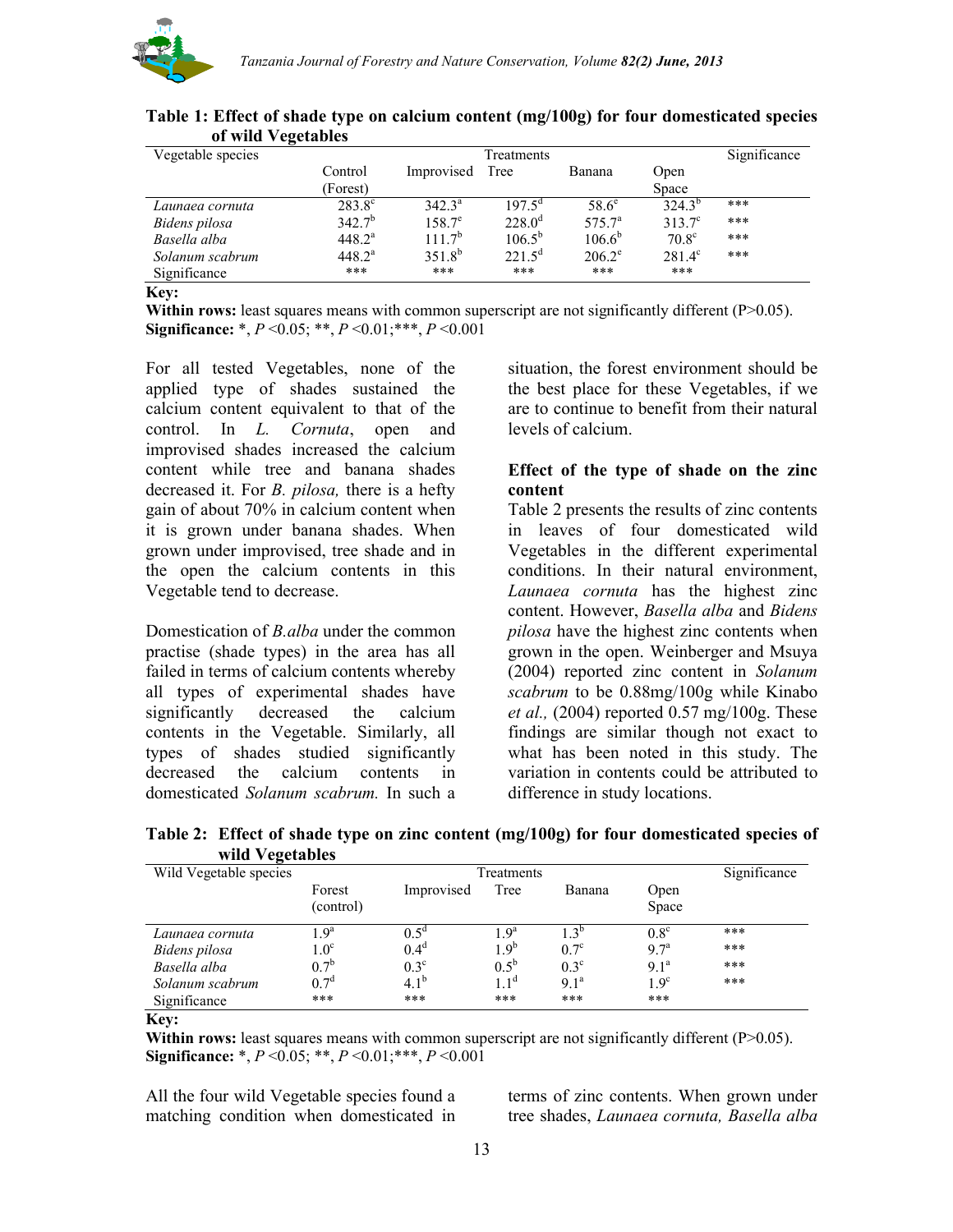

and *Solanum scabrum* maintain their natural levels of zinc contents. On the other hand, *Bidens pilosa* has to be grown under banana tree shade to maintain similar level of zinc as found in the natural condition (forest).

#### **Effect of type of shade on iron content**

Table 3 presents results of iron contents in leaves of wild Vegetables in different experimental treatments. When grown under banana tree shades, iron contents in

*Bidens pilosa* shoot up from 32.7 mg/100g (in natural environment) to 52.4 mg/100g. Similar shooting up of iron contents when grown under banana tree shades are also noted for *L. cornuta* and *B. alba*. In order for *Launaea cornuta, Solanum scabrum*  and *Basella alba* to maintain their iron contents, as in the natural environment, they can be grown, respectively, under shades of improvised, banana tree and in the open.

**Table 3: Effect of type of shade on iron content (mg/100g) for four domesticated species of wild Vegetables**

| $\sigma$ when $\sigma$ extended |                  |                |                   |                |                  |     |
|---------------------------------|------------------|----------------|-------------------|----------------|------------------|-----|
| Vegetable species               |                  | Significance   |                   |                |                  |     |
|                                 | Forest           | Improvised     | Tree              | Banana         | Open             |     |
|                                 | (control)        |                |                   |                | Space            |     |
| Launaea cornuta                 | $3.6^{\circ}$    | $4.2^{\circ}$  | $1.3^\circ$       | $13.5^{\circ}$ | 0.8 <sup>a</sup> | *** |
| Bidens pilosa                   | $32.7^{b}$       | $25.1^\circ$   | 20.6 <sup>d</sup> | $52.4^{\circ}$ | $10.1^\circ$     | *** |
| Basella alba                    | 1.0 <sup>d</sup> | $4.4^\circ$    | $5.6^{b}$         | $12.2^{\rm a}$ | 1.4 <sup>d</sup> | *** |
| Solanum scabrum                 | 1.0 <sup>d</sup> | $29.4^{\rm a}$ | $8.5^{\circ}$     | 4 <sup>d</sup> | $5.8^\circ$      | *** |
| Significance                    | ***              | ***            | ***               | ***            | ***              |     |
| $\mathbf{r}$                    |                  |                |                   |                |                  |     |

**Key:**

**Within rows:** least squares means with common superscript are not significantly different (P>0.05). **Significance:** \*, *P* <0.05; \*\*, *P* <0.01;\*\*\*, *P* <0.001

#### **Effect of shade type on crude fibre content**

Table 4 presents the results of crude fibre contents in leaves of wild Vegetables under the five experimental treatments. In their natural environment, *Solanum scabrum* is the richest among the four Vegetables in terms of content of crude fibre. However, upon domestication of these species, *Basella alba* specifically when grown in the open

takes the lead. On the other hand, except for *Bidens pilosa,* all other species found a matching shade. *Launaea cornuta* and *Basella alba* require a light improvised shade while *Solanum scabrum* apart from a light improvised shade, it also retains its crude fibre contents when grown under tree shades.

**Table 4: Effect of type of shade on crude fibre content (mg/100g) for four species of wild Vegetables**

| $\cdot$ - $\blacksquare$ |                  |                  |                  |                  |                  |              |
|--------------------------|------------------|------------------|------------------|------------------|------------------|--------------|
| Vegetable species        | Treatments       |                  |                  |                  |                  | Significance |
|                          | Forest           | Improvised       | Tree             | Banana           | Open             |              |
|                          | (control)        |                  |                  |                  | Space            |              |
| Launaea cornuta          | $0.7^{\circ}$    | $0.6^\circ$      | 0.9 <sup>t</sup> | $1.5^{\circ}$    | $0.5^{\circ}$    | ***          |
| Bidens pilosa            | $0.6^{\circ}$    | $1.3^b$          | 1.3 <sup>b</sup> | 1.5 <sup>a</sup> | 1.6 <sup>a</sup> | ***          |
| Basella alba             | 0.6 <sup>d</sup> | 0.6 <sup>d</sup> | $11^b$           | $0.9^\circ$      | 1.8 <sup>a</sup> | ***          |
| Solanum scabrum          | $1.5^{\rm b}$    | $1.4^{b}$        | $1.3^{b}$        | 1.7 <sup>a</sup> | $0.7^\circ$      | ***          |
| Significance             | ***              | ***              | ***              | ***              | **               |              |
|                          |                  |                  |                  |                  |                  |              |

**Key:**

**Within rows:** least squares means with common superscript are not significantly different (P>0.05). **Significance:** \*, *P* <0.05; \*\*, *P* <0.01;\*\*\*, *P* <0.001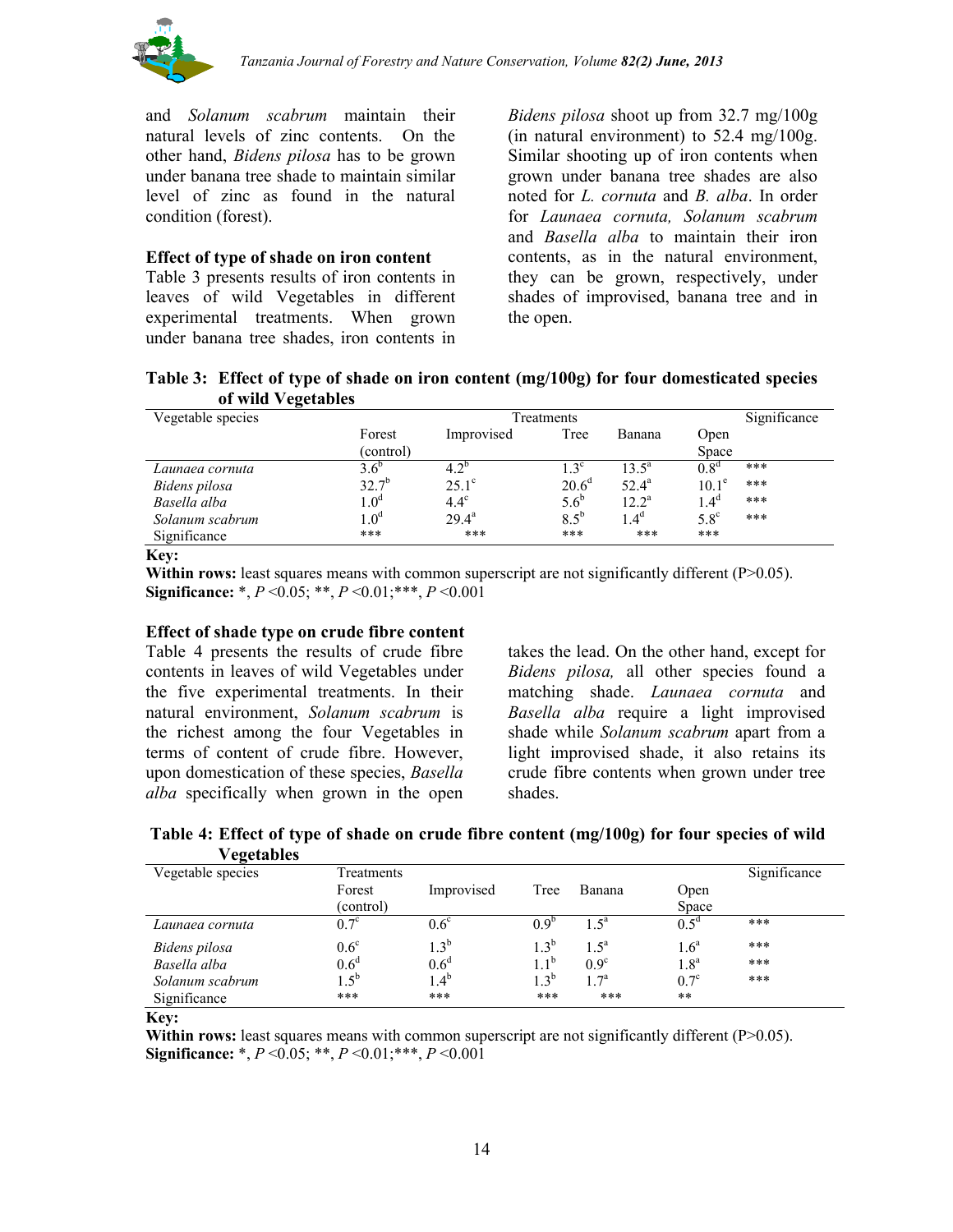

# **CONCLUSION AND RECOMMENDATION**

#### **Conclusion**

Different types of shades under which domesticated wild Vegetables are grown influence their minerals contents differently. For calcium, none of the shades matched the calcium levels found in these Vegetables in their natural environment. However, matching levels of zinc contents were found for every species. To sustain zinc levels found in *Launaea curnuta, Basella alba* and *Solanum scabrum* in their natural environment, they should be grown under tree shades while *Bidens pilosa* must be grown under shades of banana trees*.* 

With regard to iron contents, domesticated *Launaea curnuta, Basella alba* and *Solanum scabrum* maintain their iron levels when grown under improvised shade, open space and banana tree shades, respectively. None of the shades matched the iron levels in the natural environment for *B.pilosa.*

Crude fibre contents of domesticated *Launaea curnuta, Solanum scabrum and Basella alba* are maintained when grown under improvised shades, whereas all the type of shades produced higher levels than in the natural environment for *Bidens pilosa.*

#### **Recommendation**

The findings from this study make a good reference material when planning to plant and manage wild Vegetables for specific mineral requirements.

# **REFERENCES**

- AOAC 1995. Official Methods of Analysis of the Association of Official Analytical chemists. 17th Edition, AOAC Inc. Washington, DC. 300pp
- AOAC 2000. In: W. Horwitz (Ed.), Official Analytical Chemists, 17th Edition, Method: 985.29, 986.11, 974.24. AOAC. International, Washington, DC: In Journal of food composition and analysis, Volume 17, Issues 3-4, June to August 2004, 311-320 pp.
- Bowman, B.A. and Russel, R.M. (eds) 2001. Influence of body water and blood volume on thermoregulation and exercise performance in the heat. In: Present knowledge in nutrition. 27:167-218. International Life Sciences Institute (ILSI) Washington, DC. 805 pp.
- Chweya, J.A. and Eyzaguirre, P.B. (eds) 1999. The biodiversity of traditional leafy Vegetables. International Plant Genetic Resources Institute, Rome, Italy 20 pp.
- Edmonds, Jennifer M. and James A. Chweya. 1997. Black nightshade Solanum scabrum L. and related species. Promoting the conservation and use of underutilized and neglected crops. 15. Institute of Plant Genetics and Crop Plant Research, Gatersleben/International Plant Genetic Resources Institute, Rome, Italy. 66-69 pp.
- Flyman, M.V. and Afolayan, A.J. 2006. The suitability of wild Vegetables for alleviating human dietary deficiencies. South African Journal of Botany. 72(4): 492-497.
- 2007. Effect of plant maturity on the mineral content of the leaf *Momordica balsamina L* and *Vigina unguiculata subsp. Sesquipedalis (L) Verdc*.11pp.
- Humphry, C.M., Clegg, M.S., Keen, C.L. and Grivetti, L.E. 1993. Food diversity and drought survival. The Hausa example. -Int. J. pp Food Sci. Nutr. 44: 1-16.
- Kimambo, M.W. 2010. Effects of growing conditions on quality of domesticated wild Vegetables: A case of wild Vegetables grown around Balangai Forest Reserve, Lushoto District. Sokoine University of Agriculture. 88pp
- Kinabo, J., Mnkeni, A., Nyaruhucha, C.N.M., Msuya, J. and Ishengoma, J. 2004. Nutrients content of foods commonly consumed in Iringa and Morogoro regions. Proceedings of the  $\sum_{n=1}^{\infty}$  Collaborative Research